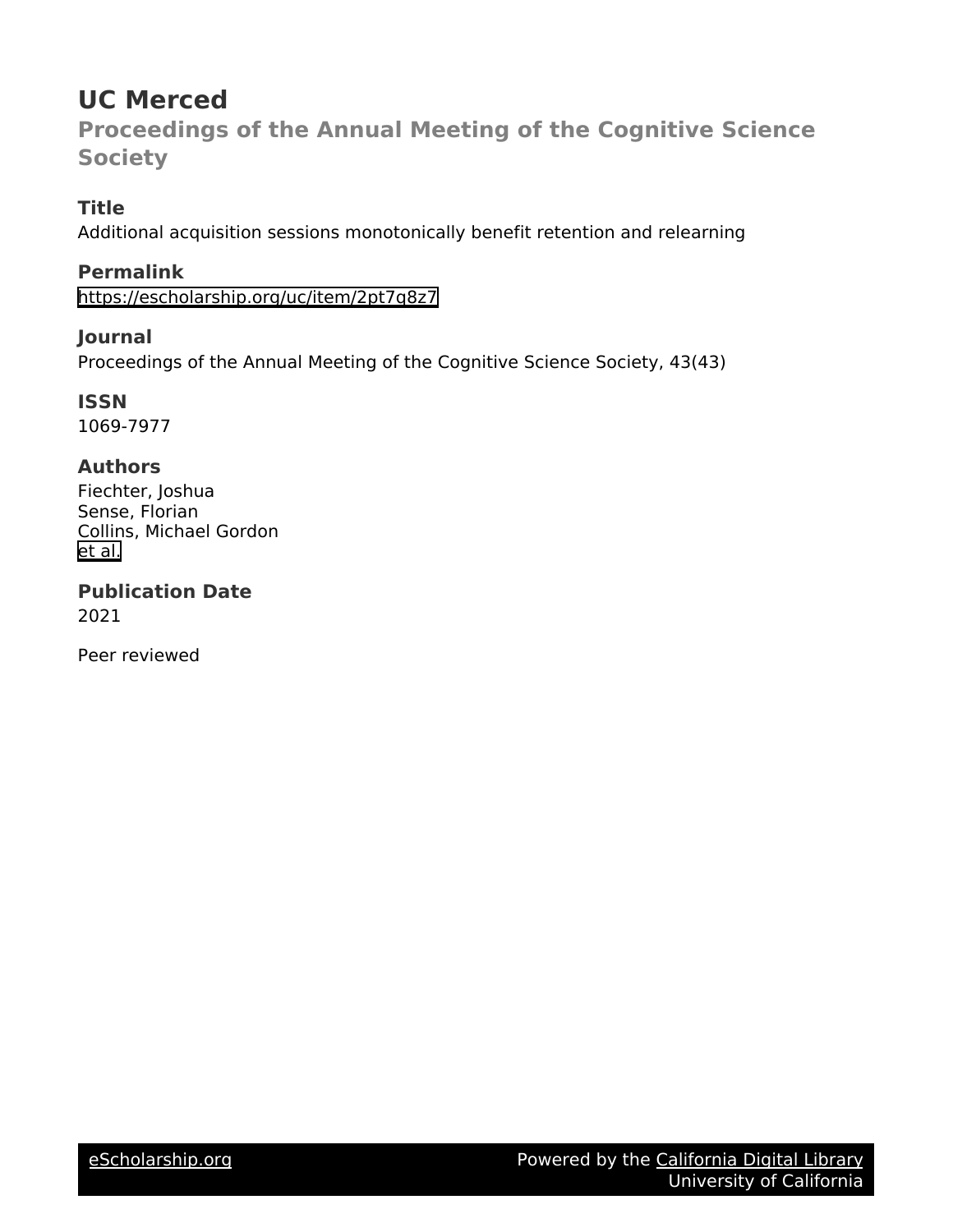# **Additional acquisition sessions monotonically benefit retention and relearning**

# **Joshua L. Fiechter**

josh.fiechter@gmail.com Ball Aerospace & Technologies, Wright-Patterson Air Force Base, Dayton, OH, USA

#### **Florian Sense**

floriansense@gmail.com InfiniteTactics, LLC, Beavercreek, OH, USA Department of Experimental Psychology & Behavioral and Cognitive Neuroscience University of Groningen, Groningen, The Netherlands

### **Michael Collins**

collins.283@wright.edu ORISE at Air Force Research Laboratory, Wright-Patterson Air Force Base, Dayton, OH, USA

#### **Michael Krusmark**

michael.krusmark.ctr@us.af.mil L3Harris Technologies, Wright-Patterson Air Force Base, Dayton, OH, USA

## **Tiffany S. Jastrzembski**

tiffany.jastrzembski@us.af.mil

Air Force Research Laboratory, Wright-Patterson Air Force Base, Dayton, OH, USA

#### **Abstract**

Spacing is a highly effective encoding strategy that has been shown to benefit memory in a variety of domains. Recent work has emphasized the evaluation of spaced practice under conditions that more closely reflect daily life. This work found that spacing repetitions over days, weeks, or months is effective over retention intervals as long as one year. One aspect of spaced study that has received less attention, however, is the relationship between the number of acquisition sessions and final retention. That is, if a student preparing for an exam plans to allocate 10 hours to preparing for that exam, is there an optimal, or perhaps minimal, number of study sessions that they should engage in to best leverage the benefits of spacing? In the present experiment we had participants complete 16 practice tests of Japanese-English pairs (e.g., *boushi* – hat). These practice tests were either all completed in one session, or distributed across two, three, or four sessions. These sessions were spaced either 1, 7, 30, or 90 days apart. Participants completed four test trials following a retention interval of 90 days, 180 days, or some variable length. Our results suggest that the number of acquisition sessions monotonically enhanced first-trial test performance as well as relearning, though evidence for enhanced relearning between one and two sessions was ambiguous. Unexpectedly, these monotonic trends were stable across practice lags and retention intervals. These findings suggest that, in addition to the temporal lag between practice episodes, the number of sessions over which one elects to distribute those episodes also has ramifications for longterm retention, and that each additional session yields meaningful benefits.

**Keywords:** spacing effects; relearning; practice schedules; learning; memory

#### **Introduction**

Spacing one's practice of information is a powerful technique for enhancing retention. This *spacing effect* was first discovered in the late nineteenth century (Ebbinghaus, 1885) and has since been replicated with various stimuli, groups of learners, and learning environments (see Carpenter, Cepeda, Rohrer, Kang, & Pashler, 2012, for a review). For example, spacing has been shown to benefit simple stimuli such as single words (e.g. Madigan, 1969) and word pairs (e.g., Glenberg, 1976); and has been shown to benefit more complex stimuli such as lectures (Glover & Corkill, 1987), math problems (e.g., Rohrer & Taylor, 2006), and secondlanguage vocabulary (e,g,, Bahrick, 1979). Spacing has also been shown to be effective for learners of all ages, ranging from infants (Cornell, 1980) to older adults (Balota, Duchek, & Paulin, 1989).

Ebbinghaus (1885) provided the first empirical demonstration of the spacing effect. He noted that distributing practice of nonsense syllables and poetry stanzas over a period of days led to faster relearning of those materials than did a greater number of exposures over a single session (this effect of spacing on relearning was recently emphasized by Walsh et al., 2018, and is also addressed in the present study). Subsequent work quickly established that spacing was effective for a variety of materials and for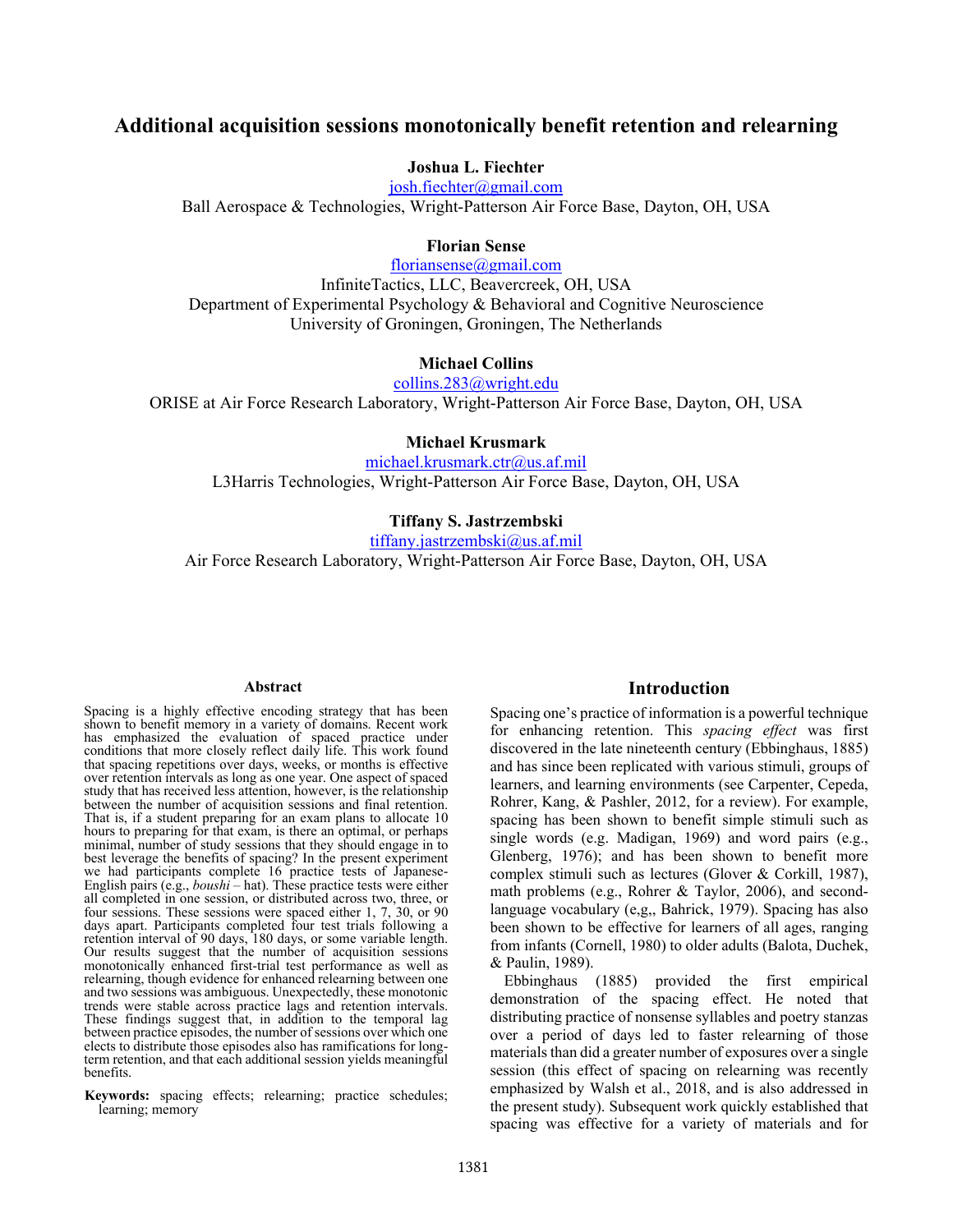learners of various ages (see Ruch, 1928, for a review of these early studies).

Two major empirical findings emerged in the latter half of the twentieth century. First, Melton (1967) found that increasing lags (time between repetitions within a session) monotonically enhanced retention (i.e., the *lag effect*). Second, Glenberg (1976) qualified the lag effect by noting a *lag-by-retention-interval interaction*. That is, lags are monotonically beneficial only to a degree and will impede retention if they are disproportionately longer than an upcoming retention interval.

Soon after these seminal discoveries, researchers began evaluating lags and retention intervals at larger scales with an eye towards evaluating the ecological validity of spacing effects (e.g., Bahrick, 1979). More recent work has been focused on evaluating the benefits of spacing at timescales that more directly correspond to those found in educational practice, whereby the effects of spacing, practice lags, and retention intervals have been replicated at intervals spanning days and weeks (e.g., Gerbier, Toppino, & Koenig, 2015) to months and years (e.g., Cepeda, Vul, Rohrer, Wixted, & Pashler, 2008).

The spacing-effect literature has established the significance of lag length and retention interval (among other phenomena) for distributed practice, but one issue that has received little attention is the number of sessions<sup>1</sup> over which a fixed amount of practice should be distributed. We addressed this point in the present experiment by manipulating the distribution of practice such that it occurred over one, two, three, or four sessions. Our participants were given 16 practice opportunities, with each session consisting of multiple, spaced practice episodes. We were interested in evaluating the benefits of the number of acquisition sessions over and above the benefits already afforded by withinsession spacing.

In considering the possible outcomes of manipulating number of practice sessions, we appealed to accounts of spacing effects that have emphasized a role of forgetting and subsequent relearning (e.g., Benjamin & Tullis, 2010; Bjork & Bjork, 1992; Pavlik & Anderson, 2005). These accounts posit that the benefits of spacing are derived primarily from remembering past stimuli following forgetting of the stimuli over the spacing lag, and more difficult relearning corresponds to better long-term retention. Lags can become costly, however, if memory for a stimulus is attenuated to the degree that learners will not recall it upon a subsequent exposure (Benjamin & Tullis, 2010). These dual effects of forgetting (i.e., potentiating relearning while also risking unsuccessful recall) allows these theories to straightforwardly account for fundamental phenomena in the spacing literature (namely, the lag-by-retention-interval interaction and superadditivity [Begg & Green, 1988]).

The notion that too little or too much forgetting between practice episodes may hinder memory raises the possibility that (a) there may be some minimum number of sessions that a learner should complete, or (b) that the benefits of more spacing might quickly asymptote or even be nonmonotonic. First, regarding a possible minimum number of sessions, it might be the case that learners do not experience enough forgetting between sessions. This is of particular concern when completing more practice trials in fewer sessions. Thus, relearning on an ensuing session will be too slight to benefit long-term retention.

Second, regarding limitations on the benefits of more sessions, it might be the case that distributing practice over an excessively large number of sessions results in too few exposures during any single session, leading to poor encoding of information to an extent that makes it difficult to overcome forgetting between sessions (that is, forgetting may become costly). In this scenario, each new acquisition session is akin to learning information for the first time.

Finally, it could also be the case that more sessions are monotonically better if the amount of inter-session forgetting grows increasingly optimal as the number of within-session repetitions decreases. This scenario seems plausible in light of findings suggesting that spaced practice tests are beneficial by virtue of spacing alone, and not retrieval success on those tests (Pashler, Zarow, & Triplett, 2003; see also Kornell, Klein, & Rawson, 2015). Such a scenario places primary importance on the spacing between first repetitions of each session. In sum, the relationship between the number of acquisition sessions and final retention has no obvious a priori relationship. Here, we seek to clarify the nature of this relationship.

We also evaluated whether presentations distributed over four sessions might be more beneficial if the number of those presentations is gradually decreased. This question was motivated by past studies demonstrating that a gradual expansion of time between practice tests is beneficial for retention (e.g., Landauer & Bjork, 1978). We analogously scaffolded the difficulty of practice tests in this experiment by manipulating the number of within-session practice tests, rather than the time between sessions. If more practice tests early on in acquisition render items more robust to intersession forgetting, then this decreasing condition should be more beneficial than the uniform four-session practice schedule.

# **Method**

# **Participants**

Participants were 241 nursing students who performed this task as part of a study on effective cardiopulmonary resuscitation (CPR) skills refresher training (see Oermann, Krusmark, Kardong-Edgren, Jastrzembski, & Gluck, in press).

<sup>&</sup>lt;sup>1</sup> Note that we use the term "session" for convenience, and acknowledge that it is the larger spacing lag between sessions that drives the effects of sessions.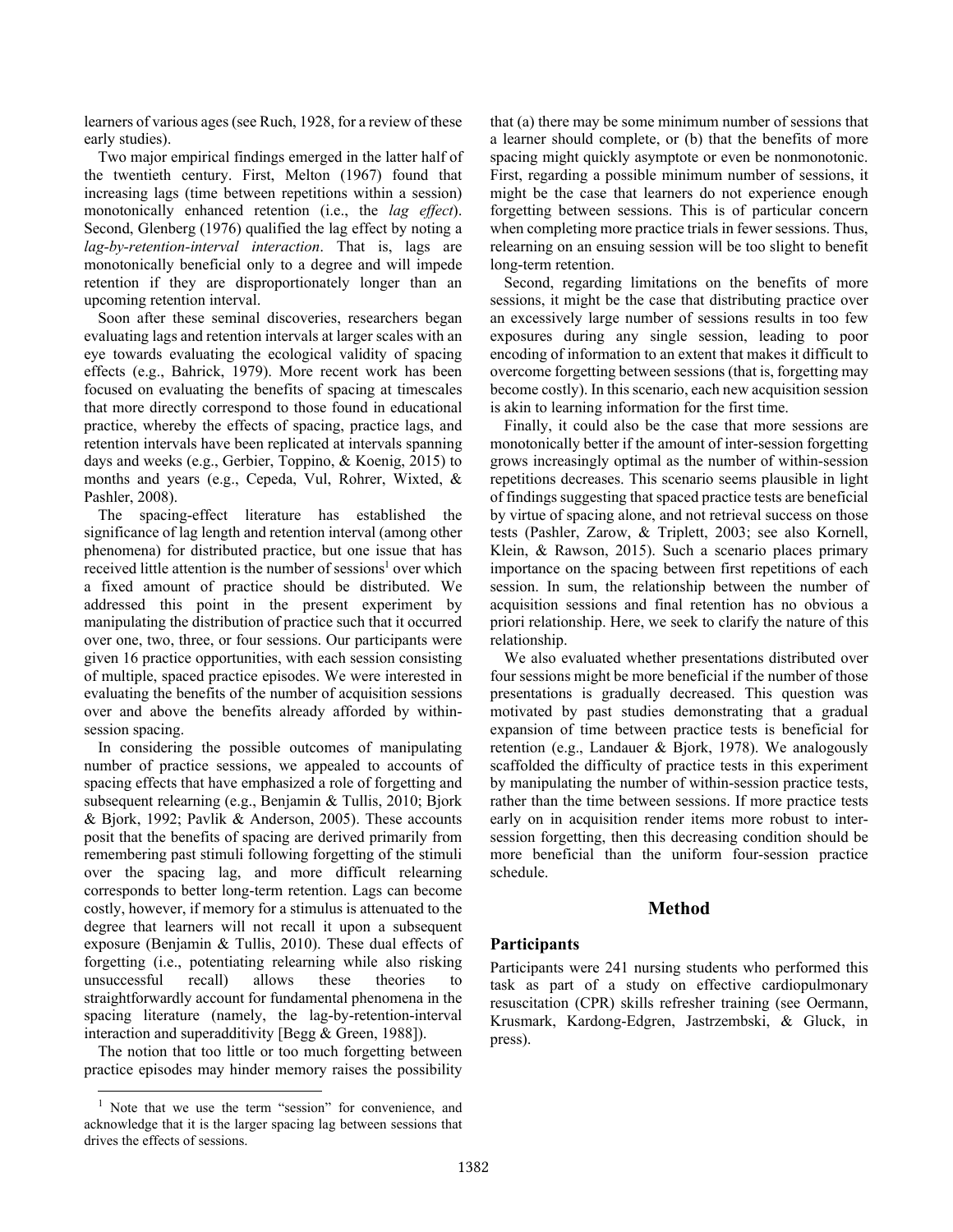|       | Retention interval |     |          |       |  |  |  |
|-------|--------------------|-----|----------|-------|--|--|--|
| Lag   | 90                 | 180 | Variable | Total |  |  |  |
|       | 17                 | 18  | 29       | 64    |  |  |  |
|       | 21                 | 20  | 27       | 68    |  |  |  |
| 30    | 21                 | 18  | 22       | 61    |  |  |  |
| 90    | 18                 | Q   | 21       | 48    |  |  |  |
| Total | $\int$             | 65  | 99       | 241   |  |  |  |

Table 1: Number of participants in each practice lag by retention interval condition (lags and intervals are in days).

#### **Stimuli**

Our stimuli included 104 Japanese-English word pairs (e.g., *boushi* – hat) taken from previously published spacing effect research (Pavlik & Anderson, 2005). A random subset of 27 pairs (3 pairs per schedule) was sampled for each participant and randomly assigned to each condition. The English targets were selected from the MRC Psycholinguistic database to have similar familiarity and imageability ratings.

# **Design**

We used a 5 (within-subject manipulation of practice schedule: one to four sessions and a decreasing condition in which we tapered the number of within-session practice trials across 4 sessions.) by 4 (between-subject random assignment to training lag between sessions: 1, 7, 30, or 90 days) by 3 (between-subject random assignment to retention interval: 90 days, 180 days, or variable [range of 7 to 180 days]) mixed design (see Table 1 and 2 for details).

Table 2: Number of trials per item in each practice condition and experiment phase. (See Table 1 for the distribution of participants across possible lags between acquisition sessions, and possible retention intervals between "Acq. 4" and "Test.")

|          | Condition      |        |          |        |        |  |
|----------|----------------|--------|----------|--------|--------|--|
| Phase    | Decrease       | 4 ses. | $3$ ses. | 2 ses. | 1 ses. |  |
| Acq. $1$ | 6              |        |          |        |        |  |
| Acq. $2$ |                |        |          |        |        |  |
| Acq. $3$ |                |        |          | 8      |        |  |
| Acq. $4$ | $\mathfrak{D}$ |        |          | 8      | 16     |  |
|          |                |        |          |        |        |  |
| Test     |                |        |          |        |        |  |

# **Procedure**

Participants completed four acquisition sessions. The first session consisted of items from the four-session condition, the second consisted of items from the four- and three-session conditions, and so on (see Table 2). Because the number of critical items varied between sessions, filler items were included to ensure that the same number of items (i.e., 18) was practiced on each day. Furthermore, three filler items were practiced for three trials each at the beginning of every

session to offset primacy effects. Three items each were randomly assigned to each practice condition. Over the course of the entire study, each item received an initial study trial followed by a total number of 16 practice trials. Table 2 presents the distribution of these trials over sessions for each of our practice schedules. Items were presented according to a scheduling algorithm that ensured an equivalent lag length between within-session repetitions of each item.

Participants saw the complete pair during the initial study trial and only the Japanese cue during subsequent practice trials. These trials proceeded identically except for the different prompts (see Figure 1). The Japanese cue (or pair) was presented for up to five seconds and participants were to provide the English target. The cue (or pair) was removed after five seconds, at which time participants had two additional seconds to provide a response if they had not already done so. Seven seconds after stimulus onset, or upon submission of their response, participants were shown the complete pair for two seconds and explicitly told that their response was either correct or incorrect. A half-second interstimulus interval separated the trials.

Participants were randomly assigned to an inter-session lag of either 1, 7, 30, or 90 days. After completing the final acquisition session, participants completed a test following a retention interval of either 90 or 180 days, or some varying interval (range of 7 to 180 days). This varying interval was determined by a learner-adaptive schedule that prescribed personalized retention intervals based on performance from a different task (a CPR-training task; see Oermann et al., in press) that participants completed in tandem with the wordlearning task. As such, personalized learning intervals were prescribed independent of verbal-learning performance on this paired-associate learning task. Participants completed four test trials of each critical item.



Figure 1: Time course of initial-study and practice trials.

# **Results**

We relied on Bayesian mixed-effects models for all reported analyses. Additionally, all our models used a robit linking function for binary data (Liu, 2004), which has been shown to be more robust to influential observations than logit or probit links. Model estimation was carried out in Stan (Stan Development Team, 2020) via the "brms'' package (Bürkner, 2018) in R statistical software. We placed a Cauchy prior  $(location = 0, scale = 1)$  on all population-level coefficients; we used default priors for all other parameters for all reported analyses. Additionally, each model had practice schedule (in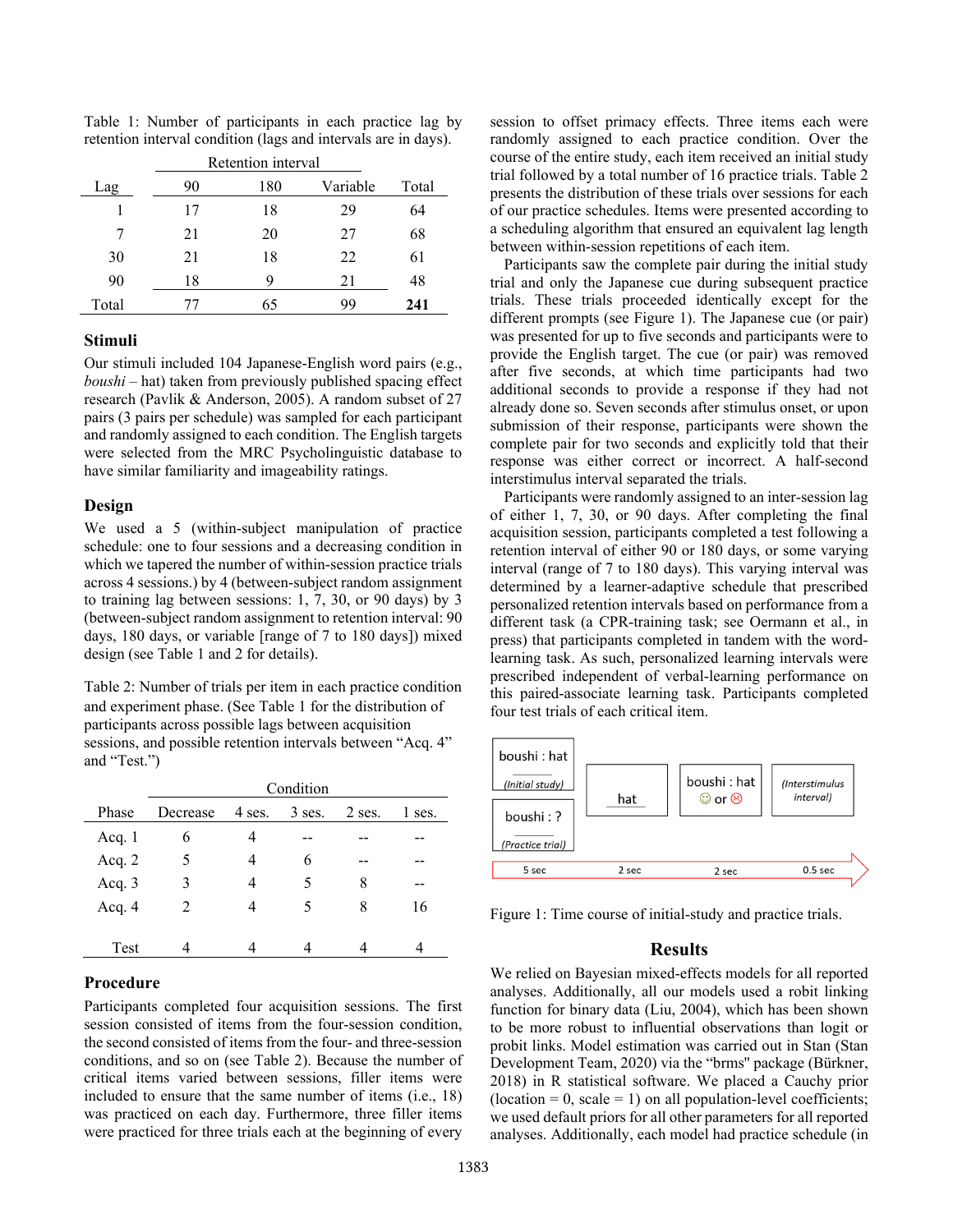the case of decreased versus uniform presentation) or number of sessions as the lone population-level predictor, and we included participants, stimuli, practice lag, and retention interval as grouping variables<sup>2</sup> (the latter two were entered as a single, crossed variable so that effects were estimated for each cell of our design; this policy allowed us to test for a lagby-retention interval interaction) with group-level effects estimated for each. We will report estimated effects of practice lag and retention interval for all analyses included here.

We relied on Bayesian hypothesis testing for evaluating our population-level regression coefficients. Specifically, we calculated Bayes factors via Savage-Dickey ratios (Wagenmakers, Lodewyckx, Kuriyal, & Grasman, 2010), which are the ratios of zero-point-densities of the prior and posterior distributions, and we report Bayes factors in terms of support for the alternative hypothesis ( $BF_{10}$ ). Following recommendations by Jeffreys (1961), we considered evidence to be convincing if either the null or alternative hypothesis was supported by at least a factor of 3 ( $BF_{10} \le 0.33$ ) or  $BF_{10} \geq 3$ , respectively).

#### **First test trial**

**Decreasing versus uniform trials** First-trial test performance is plotted in Figure 2. We first tested for differences between the decreasing and uniform four-session schedule. Our mixed-effects robit-regression model yielded evidence against a difference between the two conditions (*β*  $= 0.04, SD = 0.10; BF_{10} = 0.16$ , suggesting that a decreasing schedule did not enhance initial test performance relative to a uniform schedule. Furthermore, all group-level estimates for crossed levels of practice lag and retention interval yielded a 95% credible interval<sup>3</sup> that included zero, and the estimated standard deviation for these trends supported the null  $(\beta_{SD} = 0.16, SD = 0.11; BF_{10} = 0.09)$ , suggesting that this null effect was consistent across those variables.

**Number of sessions** To evaluate whether performance monotonically improved as a function of number of sessions, we analyzed the data using a Bayesian mixed-effects monotonic regression (Bürkner & Charpentier, 2020). Monotonic regression, as implemented here, yields normalized, simplex estimates (that is, all estimates sum to one) of differences between levels of an ordinal variable, as well as a scale parameter indicating the size and direction of the monotonic trend. Because differences between levels are estimated individually, monotonic regression can more accurately estimate nonlinear monotonic trends relative to linear regression.



Figure 2: Average first-trial test accuracy as a function of practice lag (rows) and retention interval (columns). Contours of the colored regions indicate the distribution of participants' average accuracy. Black dots indicate observed overall means. Red dots indicate averaged fits from our monotonic robit-regression model (the decreasing condition was not included in that model). The red shaded regions indicate averaged 95% credible intervals.

Averaged model fits are indicated by red points in Figure 2. We obtained strong evidence for an overall positive monotonic trend ( $\beta$  = 0.43, *SD* = 0.06; BF<sub>10</sub> = 3.28 × 10<sup>16</sup>). The simplex estimate for the difference between one and two sessions was  $0.23$  (*SD* = 0.10; BF<sub>10</sub> = 3.40), between two and three sessions was 0.40 (*SD* = 0.10; BF<sub>10</sub> = 1.40  $\times$  10<sup>13</sup>) and between three and four sessions was  $0.37$  (*SD* =  $0.07$ ; BF<sub>10</sub> =

Vehtari, Gelman, & Gabry, 2017) for first-trial test performance showed a very strong preference for a model with lag and retention interval treated as grouping variables rather than population-level predictors. Critically, we did *not* elect to treat these variables as grouping variables because we were not interested in them; we accordingly still report estimates for these variables throughout the manuscript. 3

<sup>3</sup> We placed a prior on the standard deviation of group-level trends and not the magnitude of those trends. We were therefore unable to calculate a Bayes factor for group-level estimates.

 $2$  The appropriate treatment of variables as population-level predictors (usually with corresponding group-level effects) or grouping variables in hierarchical models is much-discussed with little consensus (see Gelman, 2005). Our choice to treat our between-subject manipulations as grouping variables, rather than population-level predictors, arose from two considerations: 1) constraints of our study, owing to a primary task (i.e., CPR training) that required a unique population of participants, resulted in limited sample sizes for each cell of our experimental design; in such cases the estimated effects of variables are usually more generalizable when treating them as grouping variables (Gelman, 2005), and 2) a model comparison (conducted via leave-one-out cross-validation;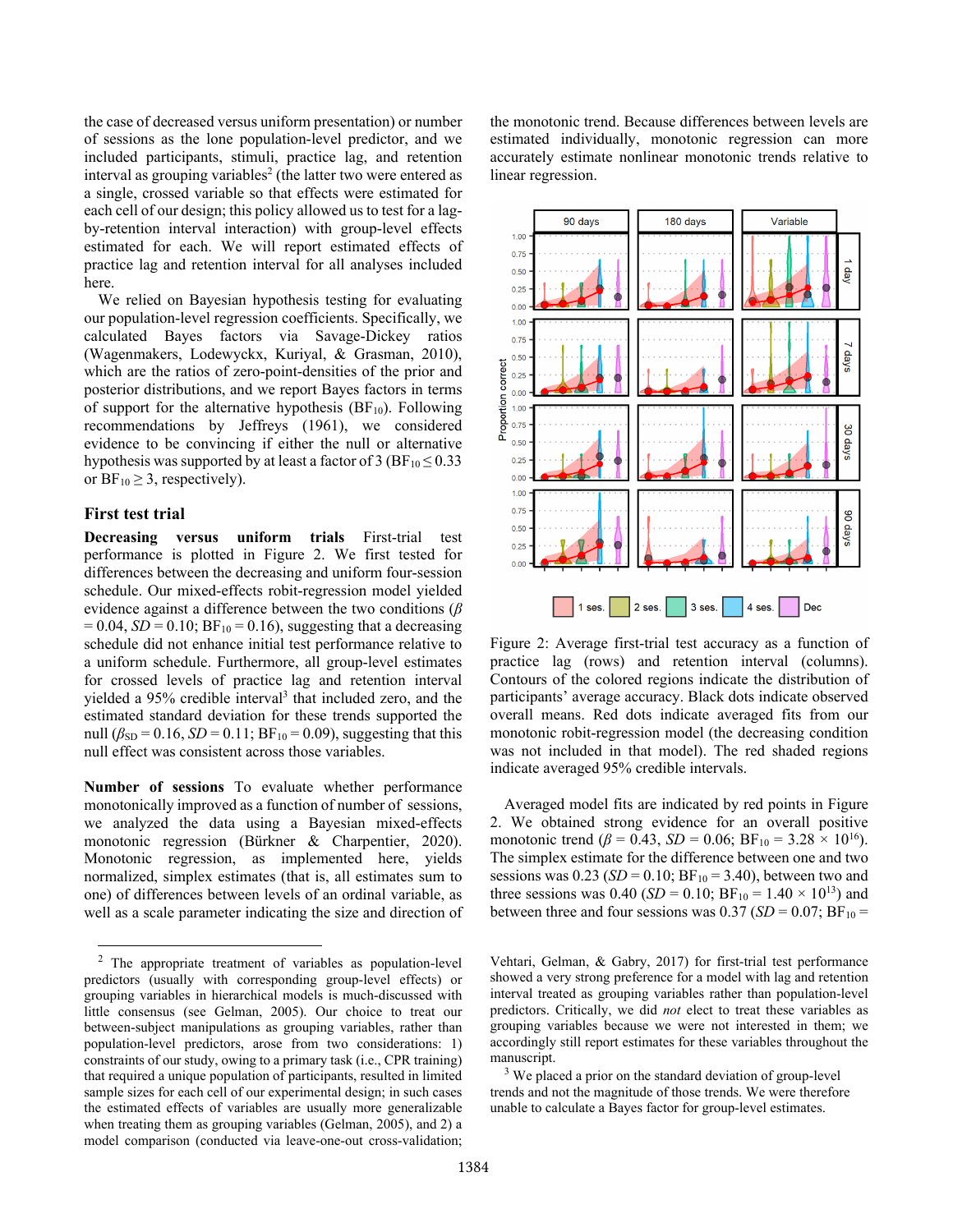$8.09 \times 10^{16}$ ). Thus, we found convincing evidence for differences between each successive number of sessions. All group-level estimates for crossed levels of practice lag and retention interval yielded 95% credible intervals outside of zero, and the estimated standard deviation for these trends supported the null  $(\beta_{SD} = 0.03, SD = 0.02; BF_{10} = 0.01)$ . These results suggest that the monotonic trend of number of sessions was roughly uniform across those conditions.



Figure 3: Average trial of first successful recall as a function of schedule, practice lag (rows), and retention interval (columns). See Figure 2 for an explanation of plot elements.

### **Relearning over all test trials**

**Decreasing versus uniform trials** We next analyzed relearning at test by looking only at those items that were recalled incorrectly on the first test trial (see Walsh et al., 2018). Eighty-nine percent of items were initially recalled incorrectly. Overall test performance for these initial errors was 49%, 71%, and 81% in the respective final three trials. We operationalized relearning as the trial of first successful recall. Some items were never recalled and so we also evaluated the probability of no successful retrieval. Our first analysis evaluated whether these two outcomes varied between the decreasing and uniform, four-session condition. We fit a multivariate mixed-effects model in which we simultaneously estimated effects for both of our response variables (we assumed a *t* distribution for trial of first recall to ensure robust estimates). We found evidence suggesting that trial of first recall was approximately the same in both conditions ( $\beta = 0.01$ , *SD* = 0.05; BF<sub>10</sub> = 0.11), as was the probability of never recalling an item ( $\beta$  = 0.06, *SD* = 0.14;  $BF_{10} = 0.07$ . Thus, decreasing the number of practice trials did not affect relearning relative to a uniform number of practice trials. Furthermore, all group-level estimates for crossed levels of practice lag and retention interval yielded 95% CIs that included zero, and the estimated standard deviation for these trends supported the null for both trial of first recall ( $\beta_{SD}$  = 0.05, *SD* = 0.04; BF<sub>10</sub> = 0.05) and probability of never recalling  $(\beta_{SD} = 0.11, SD = 0.09; BF_{10} =$ 0.09), suggesting that this null effect was consistent across those variables.



Figure 4: Proportion of items never recalled at test as a function of schedule, practice lag (rows) and retention interval (columns). See Figure 2 for an explanation of plot elements.

**Number of sessions** Finally, we evaluated whether relearning was enhanced as a function of the number of acquisition sessions. To do so, we fit a model much like the one reported in the preceding section but estimated the effect of the number of sessions via monotonic regression. Averaged fits from this model are presented in Figures 3 and 4. We found strong evidence for an overall negative monotonic trend on trial of first recall ( $\beta$  = -0.08, *SD* = 0.01;  $BF_{10} = 3.26 \times 10^{26}$ ). The simplex estimate for the difference between one and two sessions was  $0.23$  (*SD* = 0.12; BF<sub>10</sub> = 1.38), between two and three sessions was  $0.45$  (*SD* = 0.16;  $BF_{10} = 23.09$  and between three and four sessions was 0.33  $(SD = 0.14; BF_{10} = 5.04)$ . Thus, all differences supported the alternative, but only the latter two yielded convincing evidence. All group-level trends for crossed levels of practice lag and retention interval yielded 95% credible intervals outside of zero, and the estimated standard deviation of these trends supported the null  $(\beta_{SD} = 0.01, SD = 0.01; BF_{10} =$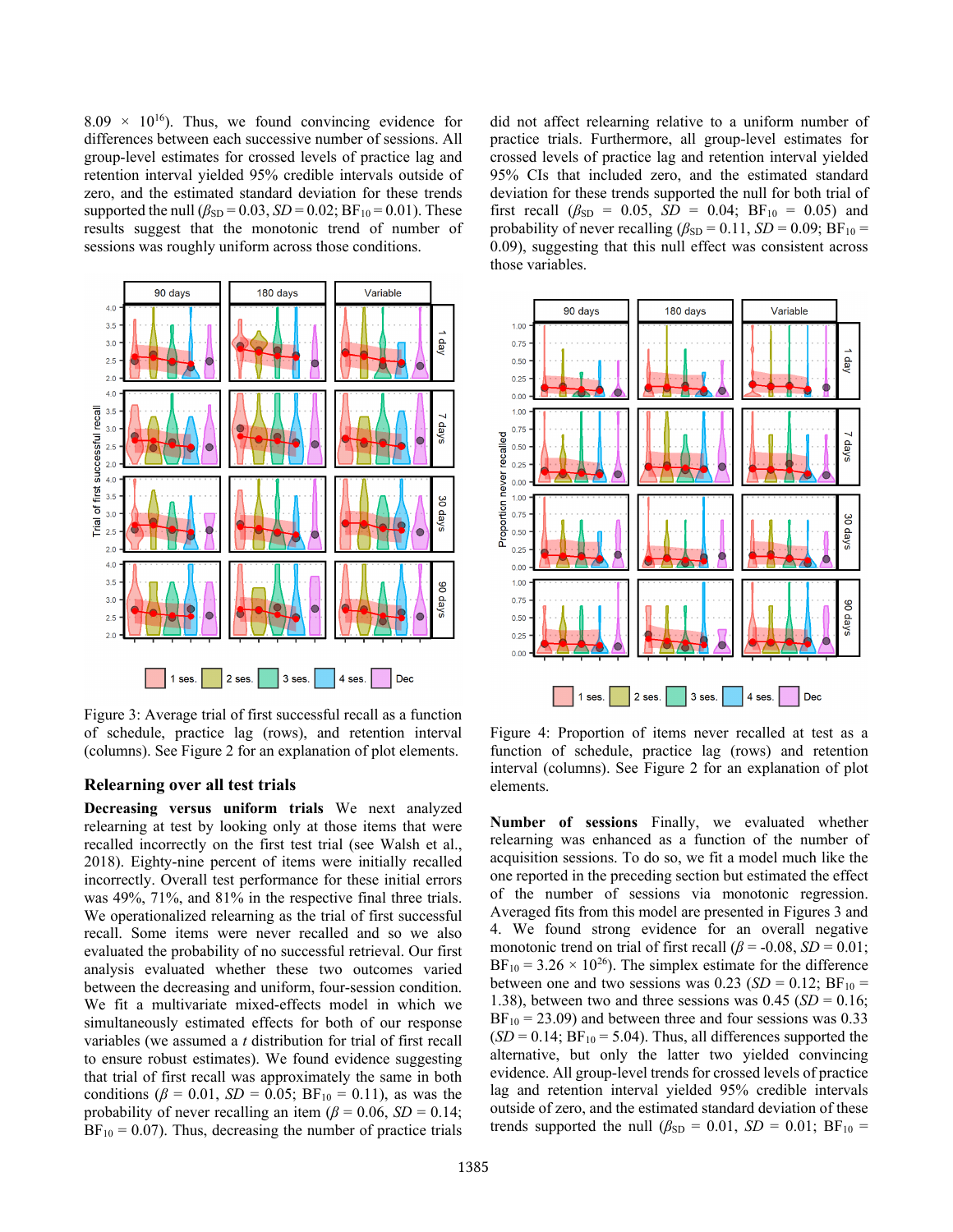0.005), suggesting that this monotonic effect of acquisition sessions was stable across those conditions.

We also found evidence for an overall negative monotonic trend on proportion of items never recalled ( $\beta$  = -0.11, *SD* = 0.04;  $BF_{10} = 8.20$ ). The simplex estimate for the difference between one and two sessions was  $0.20$  (*SD* = 0.13; BF<sub>10</sub> = 0.91), between two and three sessions was  $0.22$  (*SD* = 0.17;  $BF_{10} = 0.69$  and between three and four sessions was 0.57  $(SD = 0.19; BF_{10} = 38.98)$ . Thus, only the difference between three and four sessions yielded convincing evidence. Most group-level trends for crossed levels of practice lag and retention interval yielded 95% credible intervals outside of zero, except for the 90-by-90 and 7-by-180 conditions. That said, the estimated standard deviation of these trends supported the null  $(\beta_{SD} = 0.03, SD = 0.03; BF_{10} = 0.01)$ , suggesting that this monotonic effect of acquisition sessions was relatively stable across those conditions, with the caveat that two conditions did not yield a reliable trend.

#### **General Discussion**

Our findings suggest that more acquisition sessions monotonically improve several aspects of retention, and that these effects are generally applicable to long, ecologically relevant timescales. First, initial levels of retention were higher with more sessions. Second, items that were initially retrieved incorrectly at test were relearned faster if they were acquired across more sessions. Finally, among those same items, the probability of never recalling an item over four trials monotonically decreased with more sessions. Recall that, in our design, more sessions came at the expense of fewer spaced practice opportunities within each individual session (see Table 2), raising the possibility that more sessions could be costly. Clearly, however, the benefit of more sessions consistently outstripped the benefit of more within-session practice trials.

We also found that decreasing the number of trials over four sessions relative to a uniform schedule had little impact on retention. However, analyses not presented here suggest that the decreasing schedule also had no meaningful impact on practice accuracy relative to the uniform schedule. To the degree that we would expect a decreasing schedule to yield benefits by facilitating practice success, we cannot make any strong claims about the relative benefits of a decreasing versus uniform schedule.

The monotonic effect of the number of sessions was extremely stable across manipulations of practice lag and retention interval. One possible reason for this invariance is lack of experimental power, as discussed in footnote 1. Another possibility is that participants were able to substantially relearn material during their multi-repetition practice sessions, and relearning has been shown to attenuate the effects of spacing (Rawson & Dunlosky, 2013). Finally, it might also be the case that inter-session spacing entails critical boundary values, and that longer intervals are not any more beneficial once they have reached, for example, 24 hours. More work is clearly needed to more precisely delineate the relationship between the number of practice sessions and other important variables pertaining to distributed practice.

Our findings suggest that practicing in smaller doses over more sessions is preferable to larger doses in fewer sessions (see also Rawson & Dunlosky, 2011). We have demonstrated here the value of distributing practice among sessions, a consequential dimension of distributed practice that has until now received scant attention in the spacing literature.

#### **References**

- Bahrick, H. P. (1979). Maintenance of knowledge: Questions about memory we forgot to ask. *Journal of Experimental Psychology: General*, *108*, 296–308.
- Balota, D. A., Duchek, J. M., & Paulin, R. (1989). Agerelated differences in the impact of spacing, lag, and retention interval. *Psychology and Aging*, *4*, 3–9.
- Begg, I., & Green, C. (1988). Repetition and trace interaction: Superadditivity. *Memory & Cognition*, *16*, 232–242.
- Benjamin, A. S., & Tullis, J. (2010). What makes distributed practice effective? *Cognitive Psychology*, *61*, 228–247.
- Bjork, R. A., & Bjork, E. L. (1992). A new theory of disuse and an old theory of stimulus fluctuation. In A. Healy, S. Kosslyn, & R. Shiffrin (Eds.) *From learning processes to cognitive processes: Essays in Honor of William K. Estes* (Vol. 2, pp. 35–67). Hillsdale, NJ: Erlbaum.
- Bürkner, P. C. (2018). Advanced Bayesian multilevel modeling with the R package brms. *The R Journal*, *10*, 395–411.
- Bürkner, P. C., & Charpentier, E. (2020). Modelling monotonic effects of ordinal predictors in Bayesian regression models. *British Journal of Mathematical and Statistical Psychology*, *73*, 420–451.
- Carpenter, S. K., Cepeda, N. J., Rohrer, D., Kang, S. H. K., & Pashler, H. (2012). Using spacing to enhance diverse forms of learning: Review of recent research and implications for instruction. *Educational Psychology Review*, *24*, 369–378.
- Cepeda, N. J., Vul, E., Rohrer, D., Wixted, J. T., & Pashler, H. (2008). Spacing effects in learning: A temporal ridgeline of optimal retention. *Psychological Science*, *19*, 1095–1102.
- Cornell, E. H. (1980). Distributed study facilitates infants' delayed recognition memory. *Memory & Cognition*, *8*, 539–542.
- Ebbinghaus, H. (1885/1964). *Memory: A Contribution to Experimental Psychology* (H. A. Ruger, C. E. Bussenius, & E. R. Hilgard, Trans.). New York: Dover Publications.
- Gelman, A. (2005). Analysis of variance—why it is more important than ever. *The Annals of Statistics*, *33*, 1–53.
- Gerbier, E., Toppino, T. C., & Koenig, O. (2015). Optimizing retention through multiple study opportunities over days: The benefit of an expanding schedule of repetitions. *Memory*, *23*, 943–954.
- Glenberg, A. M. (1976). Monotonic and nonmonotonic lag effects in paired-associate and recognition memory paradigms. *Journal of Verbal Learning and Verbal Behavior*, *15*, 1–16.